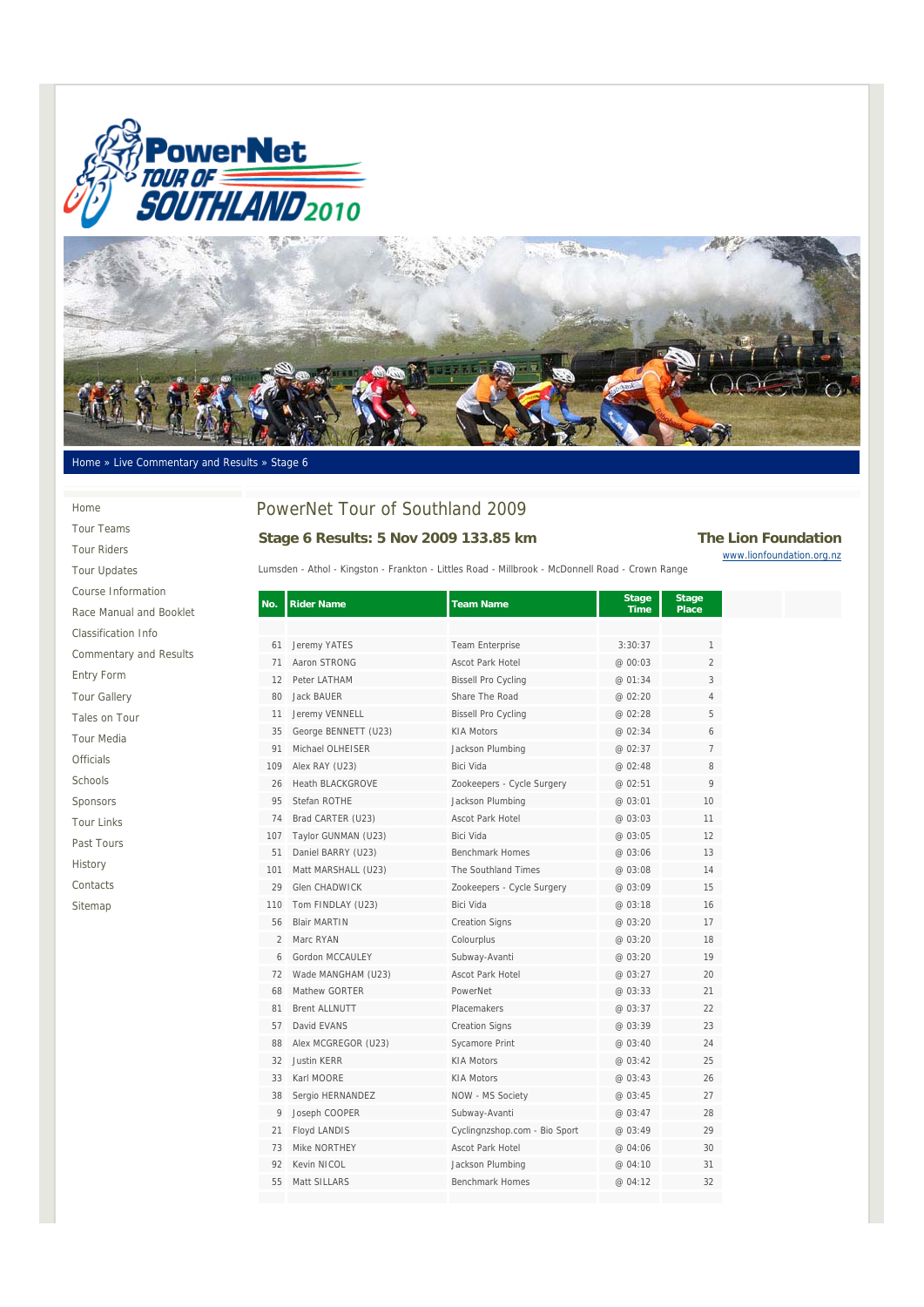| 34             | Shem ROGER (U23)                      | <b>KIA Motors</b>                                     | @ 04:34            | 33       |
|----------------|---------------------------------------|-------------------------------------------------------|--------------------|----------|
| 44             | Joshua CHUGG                          | Praties Cycling                                       | @ 04:34            | 34       |
| 66             | Michael STALLARD                      | PowerNet                                              | @ 04:39            | 35       |
| 8              | Eric DROWER                           | Subway-Avanti                                         | @ 04:43            | 36       |
| 93             | <b>Greg KRAUSE</b>                    | Jackson Plumbing                                      | @ 04:48            | 37       |
| 54             | Leon HEXTALL (U23)                    | <b>Benchmark Homes</b>                                | @ 04:51            | 38       |
| 104            | Michael VINK (U23)                    | The Southland Times                                   | @ 04:54            | 39       |
| 31             | Robin REID                            | <b>KIA Motors</b>                                     | @ 05:05            | 40       |
| $\overline{4}$ | Logan HUTCHINGS                       | Colourplus                                            | @ 05:08            | 41       |
| 3              | Jesse SERGENT (U23)                   | Colourplus                                            | @ 05:08            | 42       |
| 17             | Ben KING (U23)                        | Calder Stewart                                        | @ 05:22            | 43       |
| 18             | <b>Brad HALL</b>                      | Calder Stewart                                        | @ 05:25            | 44       |
| 65             | Josh BROWN (U23)                      | Team Enterprise                                       | @ 05:43            | 45       |
| 16             | Mark LANGLANDS                        | Calder Stewart                                        | @ 05:46            | 46       |
| 45             | Nathan EARL (U23)                     | Praties Cycling                                       | @ 06:04            | 47       |
| 28             | Westley GOUGH (U23)                   | Zookeepers - Cycle Surgery                            | @ 06:06            | 48       |
| 14             | Omer KEM                              | <b>Bissell Pro Cycling</b>                            | @ 06:12            | 49       |
| 19             | Paul ODLIN                            | Calder Stewart                                        | @ 06:26            | 50       |
| 40             | Corey FARRELL (U23)                   | NOW - MS Society                                      | @ 08:20            | 51       |
| 60             | Hayden KEGG                           | <b>Creation Signs</b>                                 | @ 08:28            | 52       |
| 79             | Romain FONDARD                        | Share The Road                                        | @ 08:28            | 53       |
| 22             | Nico DE JONG                          | Cyclingnzshop.com - Bio Sport                         | @ 08:35            | 54       |
| 123            | Andy HAGAN                            | <b>Energy Smart</b>                                   | @ 08:43            | 55       |
| 75             | Patrick BEVIN (U23)                   | Ascot Park Hotel                                      | @ 08:49            | 56       |
| 84             | Jason BARLOW                          | Placemakers                                           | @ 08:49            | 57       |
| 15             | Cody O'REILLY                         | <b>Bissell Pro Cycling</b>                            | @ 09:05            | 58       |
| 47             | James IBRAHIM                         | <b>Titans Race Team</b>                               | @ 09:14            | 59       |
| 64             | Alasdair DEMPSEY                      | Team Enterprise                                       | @ 09:18            | 60       |
| 63             | William ALEXANDER                     | Team Enterprise                                       | @ 09:18            | 61       |
| 20             | Douglas REPACHOLI (U23)               | Calder Stewart                                        | @ 09:18            | 62       |
| 121            | Jonathon ATKINSON                     | <b>Energy Smart</b>                                   | @ 09:41            | 63       |
| 10             | <b>Josh ENGLAND</b>                   | Subway-Avanti                                         | @ 10:02            | 64       |
| 90             | Sheldon GORTER (U23)                  | Sycamore Print                                        | @ 10:02            | 65       |
| 70             | Chris MACIC (U23)                     | PowerNet                                              | @ 10:15            | 66       |
| 67             | Russell GILL                          | PowerNet                                              | @ 10:42            | 67       |
| 125            | Johno GEE                             | <b>Energy Smart</b>                                   | @ 10:51            | 68       |
| 120            | Simon CROOM                           | South West Helicopters                                | @ 10:55            | 69       |
| 25             | Jamie WHYTE                           | Cyclingnzshop.com - Bio Sport                         | @ 11:03            | 70       |
| 100            | David AYRE                            | Winton's Middle Pub                                   | @ 11:08            | 71       |
| 27             | Sam BEWLEY                            | Zookeepers - Cycle Surgery                            | @ 11:13            | 72       |
| 42             | Jason RIGG                            | Praties Cycling                                       | @ 11:30            | 73       |
| 111            | Mike HENTON                           | Southern Institute of Technolo<br>The Southland Times | gy@ 11:35          | 74<br>75 |
| 102<br>85      | Hamish PRESBURY (U23)<br>Logan CALDER | Placemakers                                           | @ 11:35<br>@ 11:40 | 76       |
| 76             | Karl MURRAY                           | Share The Road                                        | @ 11:53            | 77       |
| 59             | David TREACEY                         | <b>Creation Signs</b>                                 | @ 12:42            | 78       |
| 89             | Rod WEINBERG                          | Sycamore Print                                        | @ 12:50            | 79       |
| 105            | Sam STEELE (U23)                      | The Southland Times                                   | @ 13:12            | 80       |
| 48             | Latham CROFT                          | <b>Titans Race Team</b>                               | @ 16:02            | 81       |
| 108            | Carl WILLIAMS                         | Bici Vida                                             | @ 16:11            | 82       |
| 46             | Samuel WHITMITZ                       | <b>Titans Race Team</b>                               | @ 16:37            | 83       |
| 41             | Kyle MARWOOD                          | Praties Cycling                                       | @ 16:37            | 84       |
| $\overline{7}$ | Hayden GODFREY                        | Subway-Avanti                                         | @ 17:33            | 85       |
| 53             | James MCCOY (U23)                     | <b>Benchmark Homes</b>                                | @ 17:33            | 86       |
| 122            | Lee EVANS (U23)                       | <b>Energy Smart</b>                                   | @ 17:47            | 87       |
| 106            | Scott WILDER                          | Bici Vida                                             | @ 17:53            | 88       |
| 30             | Hamish BOND                           | Zookeepers - Cycle Surgery                            | @ 25:50            | 89       |
| 58             | Alex MALONE                           | <b>Creation Signs</b>                                 | @ 26:18            | 90       |
| 115            | Simon BROWN                           | Southern Institute of Technolo                        | gy@ 26:29          | 91       |
| 62             | Michael TORCKLER                      | Team Enterprise                                       | @ 27:05            | 92       |
| 98             | Thomas HUBBARD (U23)                  | Winton's Middle Pub                                   | @ 27:05            | 93       |
| 23             | Nick LOVEGROVE                        | Cyclingnzshop.com - Bio Sport                         | @ 27:05            | 94       |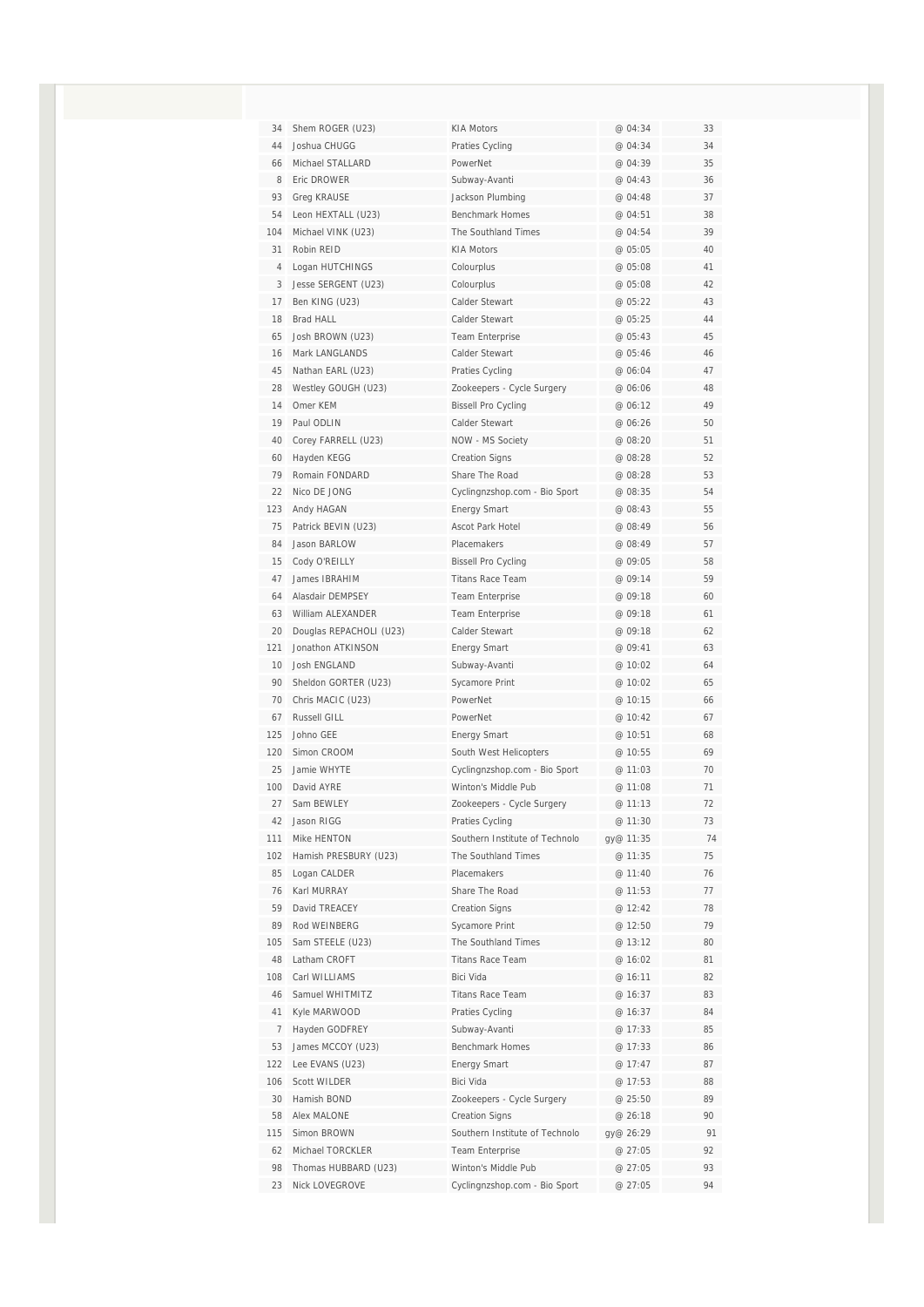**Web Design by Flatout © 2009** 

| 24  | Jeremy MEECH      | Cyclingnzshop.com - Bio Sport  | @27:44    | 95  |
|-----|-------------------|--------------------------------|-----------|-----|
| 113 | Matt HINTON       | Southern Institute of Technolo | qy@ 28:04 | 96  |
| 82  | Logan MORT (U23)  | Placemakers                    | @30:29    | 97  |
|     | 124 Chris KENDALL | <b>Energy Smart</b>            | @ 31:08   | 98  |
| 86  | Kevin O'DONNELL   | Sycamore Print                 | @ 31:48   | 99  |
| 77  | Matt GILBERT      | Share The Road                 | @31:52    | 100 |
| 117 | Travis KANF       | South West Helicopters         | @32:21    | 101 |
| 118 | Andrew BALLANTYNF | South West Helicopters         | @32:39    | 102 |
|     |                   |                                |           |     |

Live data provided by PowerNet Limited. Results data generated from SportCalc (www.sportcalc.co.nz)

#### **PowerNet General Classification (After stage 6)**

| No.            | <b>Rider Name</b>       | <b>Team Name</b>              | G C<br>Time | G C<br><b>Place</b> | <b>Bonus</b> | <b>Penalty</b> |
|----------------|-------------------------|-------------------------------|-------------|---------------------|--------------|----------------|
|                |                         |                               |             |                     |              |                |
| 80             | Jack BAUER              | Share The Road                | 14:24:23    | 1                   | 00:08        |                |
| 12             | Peter LATHAM            | <b>Bissell Pro Cycling</b>    | @ 00:25     | $\overline{2}$      | 00:07        |                |
| 11             | Jeremy VENNELL          | <b>Bissell Pro Cycling</b>    | @ 00:27     | 3                   |              |                |
| 26             | <b>Heath BLACKGROVE</b> | Zookeepers - Cycle Surgery    | @ 00:57     | $\sqrt{4}$          | 00:04        |                |
| $\overline{2}$ | Marc RYAN               | Colourplus                    | @ 01:14     | 5                   |              |                |
| 6              | Gordon MCCAULEY         | Subway-Avanti                 | @ 01:56     | 6                   | 00:06        |                |
| 110            | Tom FINDLAY (U23)       | Bici Vida                     | @ 02:08     | $\overline{7}$      | 00:04        |                |
| 29             | <b>Glen CHADWICK</b>    | Zookeepers - Cycle Surgery    | @ 02:44     | 8                   | 00:02        |                |
| 9              | Joseph COOPER           | Subway-Avanti                 | @ 04:42     | 9                   |              |                |
| 17             | Ben KING (U23)          | Calder Stewart                | @ 06:16     | 10                  | 00:02        |                |
| 71             | Aaron STRONG            | Ascot Park Hotel              | @ 07:05     | 11                  | 00:07        |                |
| 79             | Romain FONDARD          | Share The Road                | @ 07:21     | 12                  | 00:03        |                |
| 61             | Jeremy YATES            | Team Enterprise               | @ 07:52     | 13                  | 00:10        |                |
| 35             | George BENNETT (U23)    | KIA Motors                    | @ 09:34     | 14                  |              |                |
| 91             | Michael OLHEISER        | Jackson Plumbing              | @ 09:53     | 15                  |              |                |
| 68             | Mathew GORTER           | PowerNet                      | @ 09:59     | 16                  | 00:02        |                |
| 33             | Karl MOORE              | <b>KIA Motors</b>             | @ 10:32     | 17                  |              |                |
| 51             | Daniel BARRY (U23)      | <b>Benchmark Homes</b>        | @ 10:33     | 18                  |              |                |
| 56             | <b>Blair MARTIN</b>     | <b>Creation Signs</b>         | @ 10:33     | 19                  |              |                |
| 101            | Matt MARSHALL (U23)     | The Southland Times           | @ 10:51     | 20                  |              |                |
| 109            | Alex RAY (U23)          | Bici Vida                     | @ 11:21     | 21                  |              |                |
| 104            | Michael VINK (U23)      | The Southland Times           | @ 11:28     | 22                  | 00:02        |                |
| 28             | Westley GOUGH (U23)     | Zookeepers - Cycle Surgery    | @ 11:45     | 23                  |              |                |
| 3              | Jesse SERGENT (U23)     | Colourplus                    | @ 11:54     | 24                  |              |                |
| 32             | <b>Justin KERR</b>      | <b>KIA Motors</b>             | @ 11:57     | 25                  |              |                |
| 81             | <b>Brent ALLNUTT</b>    | Placemakers                   | @ 12:11     | 26                  |              |                |
| 34             | Shem ROGER (U23)        | <b>KIA Motors</b>             | @ 12:13     | 27                  |              |                |
| 107            | Taylor GUNMAN (U23)     | Bici Vida                     | @ 12:28     | 28                  |              |                |
| 21             | Floyd LANDIS            | Cyclingnzshop.com - Bio Sport | @ 12:47     | 29                  |              |                |
| 72             | Wade MANGHAM (U23)      | Ascot Park Hotel              | @ 12:50     | 30                  | 00:04        |                |
| 18             | Brad HALL               | Calder Stewart                | @ 12:57     | 31                  |              |                |
| 38             | Sergio HERNANDEZ        | NOW - MS Society              | @ 12:57     | 32                  | 00:01        |                |
| 8              | Eric DROWER             | Subway-Avanti                 | @ 13:03     | 33                  |              |                |
| 45             | Nathan EARL (U23)       | Praties Cycling               | @ 13:19     | 34                  |              |                |
| 73             | Mike NORTHEY            | Ascot Park Hotel              | @ 13:25     | 35                  |              |                |
| 44             | Joshua CHUGG            | Praties Cycling               | @ 14:08     | 36                  |              |                |
| 54             | Leon HEXTALL (U23)      | <b>Benchmark Homes</b>        | @ 15:06     | 37                  |              |                |
| 31             | Robin REID              | <b>KIA Motors</b>             | @ 15:10     | 38                  |              |                |
| 19             | Paul ODLIN              | Calder Stewart                | @ 15:29     | 39                  | 00:06        |                |
| 16             | Mark LANGLANDS          | Calder Stewart                | @ 15:29     | 40                  | 00:04        |                |
| 75             | Patrick BEVIN (U23)     | Ascot Park Hotel              | @ 15:54     | 41                  | 00:12        |                |
| 14             | Omer KEM                | <b>Bissell Pro Cycling</b>    | @ 16:14     | 42                  |              |                |
| 93             | Greg KRAUSE             | Jackson Plumbing              | @ 16:57     | 43                  |              |                |
| 88             | Alex MCGREGOR (U23)     | Sycamore Print                | @ 17:32     | 44                  |              |                |
| 20             | Douglas REPACHOLI (U23) | Calder Stewart                | @ 17:49     | 45                  |              |                |
| 47             | James IBRAHIM           | <b>Titans Race Team</b>       | @ 18:31     | 46                  |              |                |
| 15             | Cody O'REILLY           | <b>Bissell Pro Cycling</b>    | @ 18:34     | 47                  | 00:07        |                |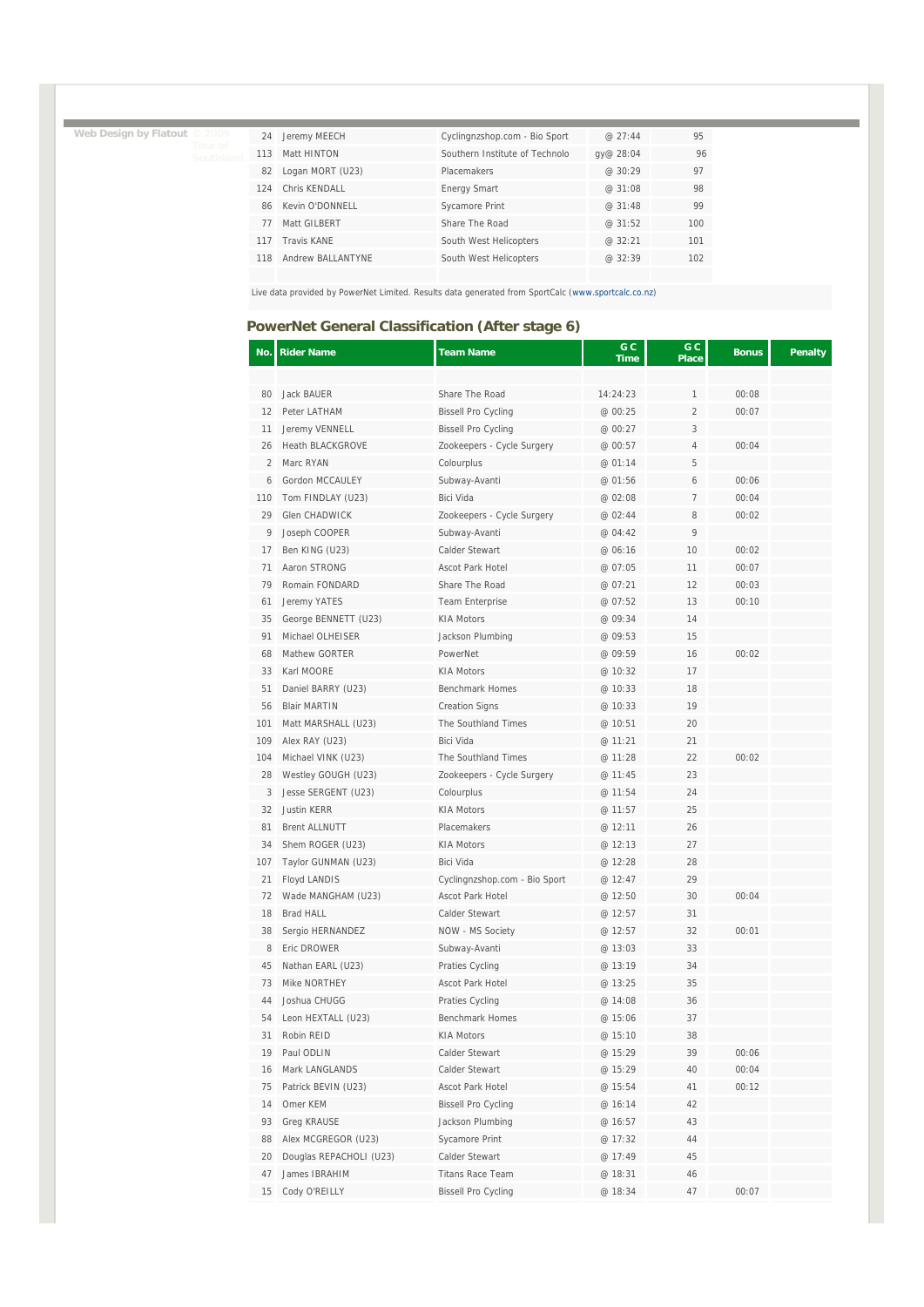| 27 <sup>1</sup><br>10<br>57 | Sam BEWLEY<br><b>Josh ENGLAND</b> | Zookeepers - Cycle Surgery<br>Subway-Avanti | @ 18:43<br>@ 18:46 | 48<br>49 | 00:06 |  |
|-----------------------------|-----------------------------------|---------------------------------------------|--------------------|----------|-------|--|
|                             |                                   |                                             |                    |          |       |  |
|                             |                                   |                                             |                    |          |       |  |
|                             | David EVANS                       | <b>Creation Signs</b>                       | @ 18:46            | 50       |       |  |
| 22                          | Nico DE JONG                      | Cyclingnzshop.com - Bio Sport               | @ 18:59            | 51       |       |  |
| 121                         | Jonathon ATKINSON                 | <b>Energy Smart</b>                         | @ 20:24            | 52       |       |  |
| 95                          | Stefan ROTHE                      | Jackson Plumbing                            | @ 20:40            | 53       |       |  |
| 92                          | Kevin NICOL                       | Jackson Plumbing                            | @ 21:15            | 54       |       |  |
| 65                          | Josh BROWN (U23)                  | Team Enterprise                             | @ 21:42            | 55       |       |  |
| 70                          | Chris MACIC (U23)                 | PowerNet                                    | @ 21:53            | 56       |       |  |
| 4                           | Logan HUTCHINGS                   | Colourplus                                  | @ 22:09            | 57       | 00:10 |  |
| 25                          | Jamie WHYTE                       | Cyclingnzshop.com - Bio Sport               | @ 23:22            | 58       |       |  |
| 105                         | Sam STEELE (U23)                  | The Southland Times                         | @ 23:31            | 59       |       |  |
| 42                          | Jason RIGG                        | Praties Cycling                             | @ 23:46            | 60       |       |  |
| 84                          | Jason BARLOW                      | Placemakers                                 | @ 24:31            | 61       |       |  |
| 76                          | Karl MURRAY                       | Share The Road                              | @ 24:56            | 62       |       |  |
| 7                           | Hayden GODFREY                    | Subway-Avanti                               | @ 25:16            | 63       |       |  |
| 108                         | Carl WILLIAMS                     | Bici Vida                                   | @ 26:40            | 64       |       |  |
| 55                          | Matt SILLARS                      | <b>Benchmark Homes</b>                      | @ 30:36            | 65       |       |  |
| 90                          | Sheldon GORTER (U23)              | Sycamore Print                              | @ 31:39            | 66       |       |  |
| 53                          | James MCCOY (U23)                 | <b>Benchmark Homes</b>                      | @ 33:37            | 67       | 00:04 |  |
| 123                         | Andy HAGAN                        | <b>Energy Smart</b>                         | @ 36:34            | 68       |       |  |
| 59                          | David TREACEY                     | <b>Creation Signs</b>                       | @ 41:02            | 69       |       |  |
| 74                          | Brad CARTER (U23)                 | Ascot Park Hotel                            | @ 41:47            | 70       |       |  |
| 115                         | Simon BROWN                       | Southern Institute of Technolo              | gy@ 41:57          | 71       |       |  |
| 64                          | Alasdair DFMPSFY                  | <b>Team Enterprise</b>                      | @ 42:46            | 72       |       |  |
| 23                          | <b>Nick LOVEGROVE</b>             | Cyclingnzshop.com - Bio Sport               | @ 43:15            | 73       |       |  |
| 40                          | Corey FARRELL (U23)               | NOW - MS Society                            | @ 43:40            | 74       |       |  |
| 102                         | Hamish PRESBURY (U23)             | The Southland Times                         | @ 45:23            | 75       |       |  |
| 111                         | Mike HENTON                       | Southern Institute of Technolo              | gy@ 47:14          | 76       |       |  |
| 60                          | Hayden KEGG                       | <b>Creation Signs</b>                       | @ 48:19            | 77       |       |  |
| 77                          | Matt GILBERT                      | Share The Road                              | @ 48:25            | 78       |       |  |
| 30                          | Hamish BOND                       | Zookeepers - Cycle Surgery                  | @ 48:49            | 79       |       |  |
| 120                         | Simon CROOM                       | South West Helicopters                      | @ 50:41            | 80       |       |  |
| 67                          | Russell GILL                      | PowerNet                                    | @ 53:44            | 81       |       |  |
| 106                         | <b>Scott WILDER</b>               | Bici Vida                                   | @ 54:17            | 82       |       |  |
| 62                          | Michael TORCKLER                  | Team Enterprise                             | @ 55:21            | 83       |       |  |
| 66                          | Michael STALLARD                  | PowerNet                                    | @ 57:55            | 84       |       |  |
| 100                         | David AYRF                        | Winton's Middle Pub                         | @ 58:04            | 85       |       |  |
| 41                          | Kyle MARWOOD                      | Praties Cycling                             | @ 1:03:19          | 86       | 00:02 |  |
| 63                          | William ALEXANDER                 | Team Enterprise                             | @ 1:06:18          | 87       |       |  |
| 46                          | Samuel WHITMITZ                   | <b>Titans Race Team</b>                     | @ 1:08:01          | 88       | 00:02 |  |
| 85                          | Logan CALDER                      | Placemakers                                 | @ 1:09:17          | 89       |       |  |
| 58                          | Alex MALONE                       | <b>Creation Signs</b>                       | @ 1:09:28          | 90       |       |  |
| 89                          | Rod WEINBERG                      | Sycamore Print                              | @ 1:10:20          | 91       |       |  |
| 48                          | Latham CROFT                      | <b>Titans Race Team</b>                     | @ 1:11:50          | 92       |       |  |
| 122                         | Lee EVANS (U23)                   | <b>Energy Smart</b>                         | @ 1:12:52          | 93       |       |  |
| 113                         | Matt HINTON                       | Southern Institute of Technolo              | gy@ 1:12:59        | 94       |       |  |
| 86                          | Kevin O'DONNELL                   | Sycamore Print                              | @ 1:13:02          | 95       |       |  |
| 125                         | Johno GEE                         | <b>Energy Smart</b>                         | @ 1:14:14          | 96       |       |  |
| 82                          | Logan MORT (U23)                  | Placemakers                                 | @ 1:15:58          | 97       |       |  |
| 98                          | Thomas HUBBARD (U23)              | Winton's Middle Pub                         | @ 1:22:57          | 98       |       |  |
| 117                         | Travis KANE                       | South West Helicopters                      | @ 1:57:42          | 99       |       |  |
|                             | Jeremy MEECH                      | Cyclingnzshop.com - Bio Sport               | @ 2:03:07          | 100      |       |  |
| 24                          |                                   |                                             |                    |          |       |  |
| 118                         | Andrew BALLANTYNE                 | South West Helicopters                      | @ 2:10:12          | 101      |       |  |

Live data provided by PowerNet Limited. Results data generated from SportCalc (www.sportcalc.co.nz)

#### **Teams Classification (After stage 6)**

Home | Sponsors | Course Information |<br>Commentary and Results | Tour Teams |<br>Classification Info | Tour Riders | Tour<br>Competitions | Tour Media | Schools |<br>Race Manual and Booklet | Officials |<br>Tour Gallery | Tour Links |

**Sponsored by WENSLEY'S AVANTI PLUS, INVERCARGILL** 

**Team Name** GC Time **GC Time GC Time**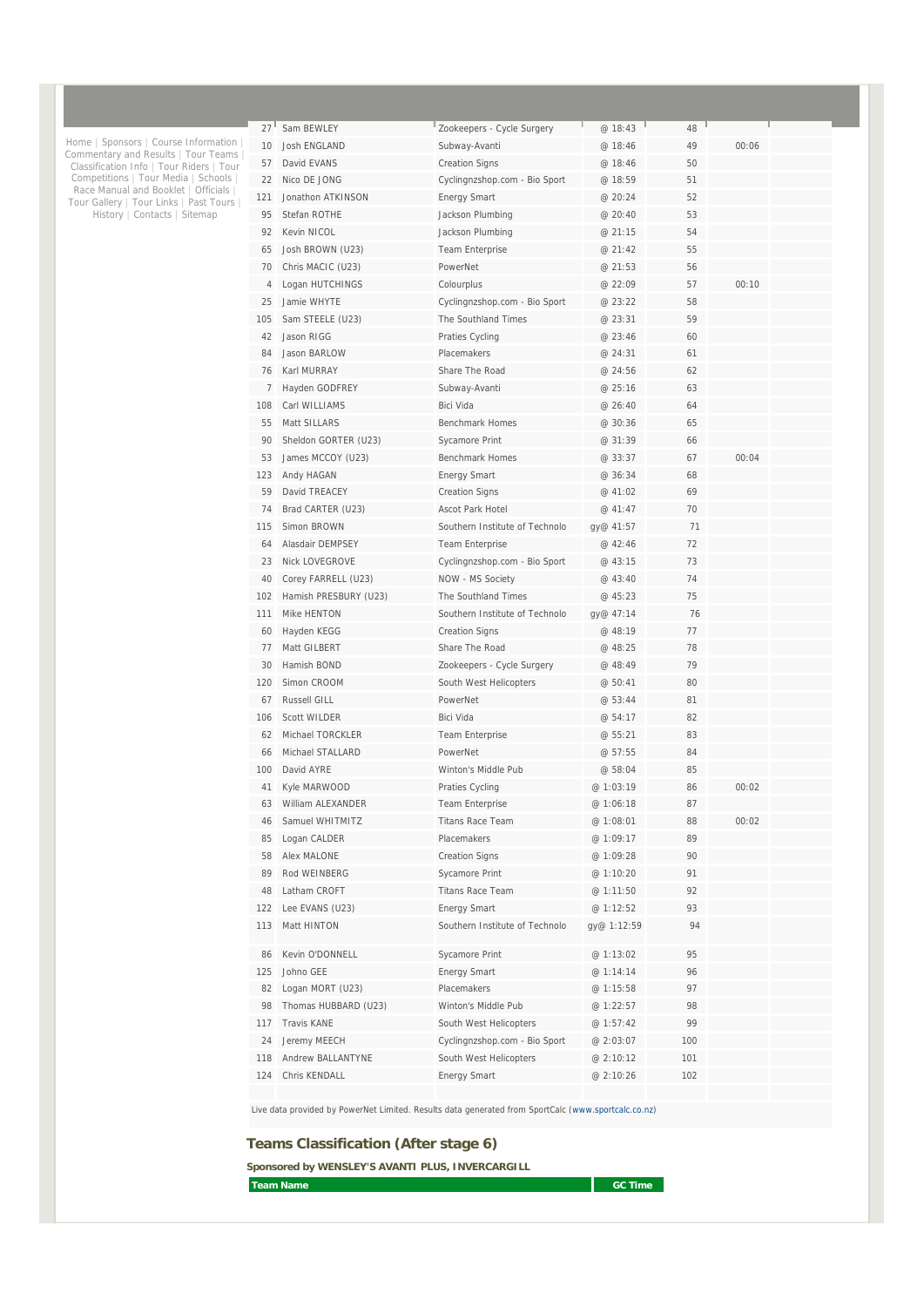| Zookeepers - Cycle Surgery     | 43:26:43   |
|--------------------------------|------------|
| <b>Bissell Pro Cycling</b>     | @ 00:15    |
| Subway-Avanti                  | @ 01:06    |
| <b>Bici Vida</b>               | @ 12:27    |
| Colourplus                     | @ 12:57    |
| Ascot Park Hotel               | @ 16:29    |
| Share The Road                 | @ 16:45    |
| <b>KIA Motors</b>              | @ 17:34    |
| Calder Stewart                 | @ 19:38    |
| <b>Benchmark Homes</b>         | @ 25:57    |
| Jackson Plumbing               | @ 27:07    |
| Praties Cycling                | @ 27:07    |
| The Southland Times            | @ 30:41    |
| Cyclingnzshop.com - Bio Sport  | @ 40:45    |
| <b>Creation Signs</b>          | @ 51:51    |
| <b>Team Enterprise</b>         | @53:00     |
| PowerNet                       | @ 55:46    |
| Placemakers                    | @ 1:06:32  |
| Sycamore Print                 | @ 1:14:01  |
| <b>Energy Smart</b>            | @ 1:49:01  |
| <b>Titans Race Team</b>        | @ 2:24:27  |
| Southern Institute of Technolo | gy@ 2:28:3 |
| South West Helicopters         | @ 4:07:23  |
|                                |            |

Live data provided by PowerNet Limited. Results data generated from SportCalc (www.sportcalc.co.nz)

#### **Sprint Ace Classification (after stage 6)**

#### **Sponsored by HARCOURTS SOUTHLAND**

|                 | No. Rider Name       | <b>Team Name</b>           | <b>Points</b>  |
|-----------------|----------------------|----------------------------|----------------|
|                 |                      |                            |                |
| 75              | Patrick Bevin        | <b>Ascot Park Hotel</b>    | 53             |
| 53              | James McCoy          | <b>Benchmark Homes</b>     | 30             |
| 15              | Cody O'Reilly        | <b>Bissell Pro Cycling</b> | 24             |
| 41              | Kyle Marwood         | Praties Cycling            | 24             |
| 46              | Samuel Whitmitz      | <b>Titans Race Team</b>    | 21             |
| 6               | Gordon McCaulev      | Subway-Avanti              | 16             |
| 76              | Karl Murray          | Share The Road             | 13             |
| 80              | Jack Bauer           | Share The Road             | 13             |
| 17              | Ben King             | Calder Stewart             | 12             |
| 71              | Aaron Strong         | Ascot Park Hotel           | 12             |
| 16              | Mark Langlands       | Calder Stewart             | 11             |
| 79              | Romain Fondard       | Share The Road             | 8              |
| 12              | Peter Latham         | <b>Bissell Pro Cycling</b> | $\overline{7}$ |
| 95              | Stefan Rothe         | Jackson Plumbing           | 7              |
| 33              | Karl Moore           | <b>KIA Motors</b>          | 6              |
| 61              | Jeremy Yates         | <b>Team Enterprise</b>     | 6              |
| 10 <sup>°</sup> | Josh England         | Subway-Avanti              | 5              |
| 18              | <b>Brad Hall</b>     | Calder Stewart             | 5              |
| 29              | Glen Chadwick        | Zookeepers - Cycle Surgery | 5              |
| 11              | Jeremy Vennell       | <b>Bissell Pro Cycling</b> | 4              |
| 55              | Matt Sillars         | <b>Benchmark Homes</b>     | 4              |
| 109             | Alex Ray             | Bici Vida                  | 4              |
| 110             | Tom Findlay          | Bici Vida                  | 4              |
| 59              | David Treacey        | <b>Creation Signs</b>      | 3              |
| 122             | Lee Evans            | <b>Energy Smart</b>        | 3              |
| $\overline{7}$  | Hayden Godfrey       | Subway-Avanti              | 2              |
| 26              | Heath Blackgrove     | Zookeepers - Cycle Surgery | $\mathfrak{D}$ |
| 28              | <b>Westley Gough</b> | Zookeepers - Cycle Surgery | 2              |
| 38              | Sergio Hernandez     | NOW - MS Society           | $\overline{2}$ |
| 45              | Nathan Farl          | Praties Cycling            | $\overline{2}$ |
| 48              | Latham Croft         | <b>Titans Race Team</b>    | $\overline{2}$ |
| 66              | Michael Stallard     | PowerNet                   | $\overline{2}$ |
| 73              | Mike Northey         | Ascot Park Hotel           | $\overline{2}$ |
| 85              | Logan Calder         | Placemakers                | $\overline{2}$ |